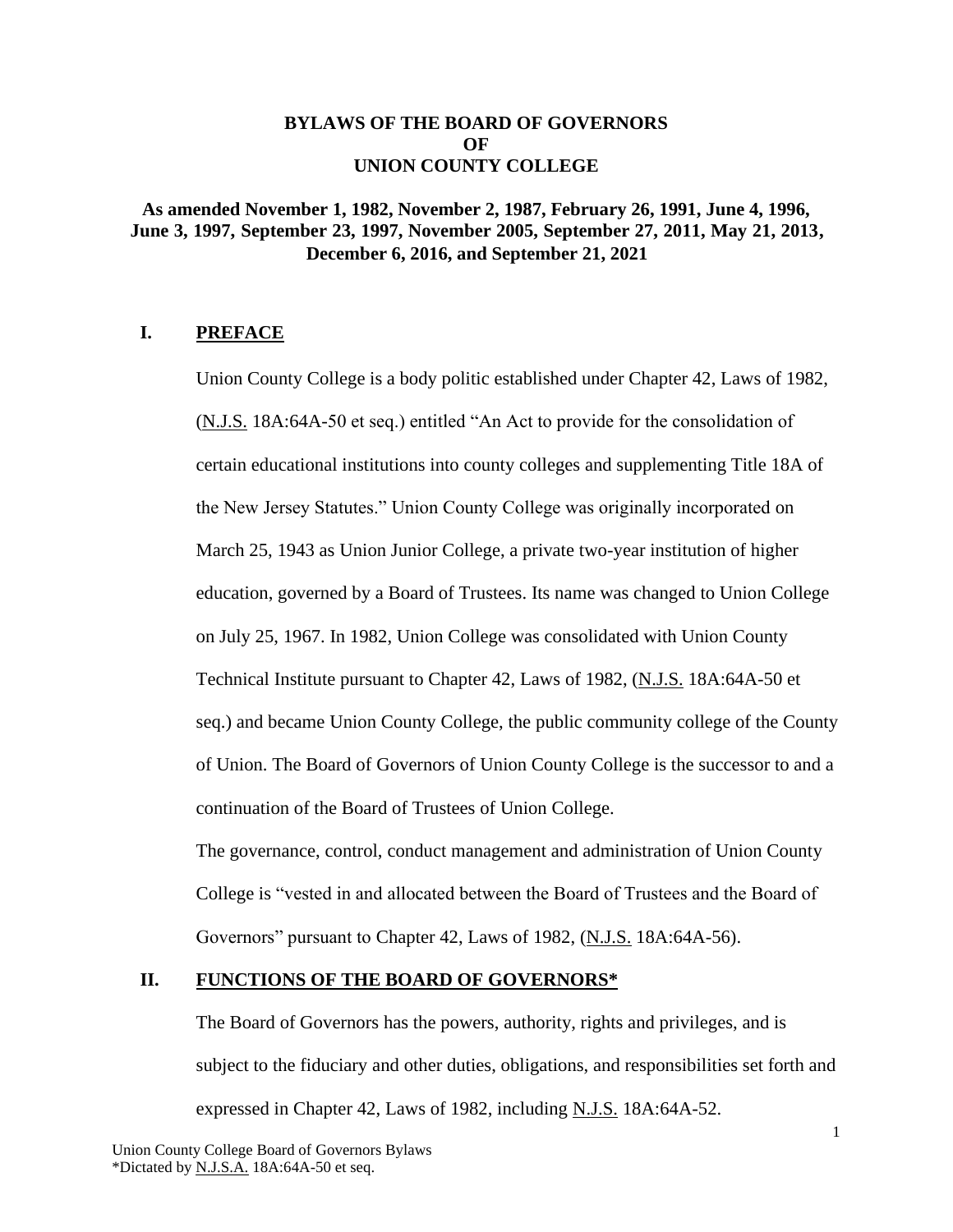#### **III. PURPOSE AND POWERS OF THE BOARD OF GOVERNORS\***

- A. The Board of Governors shall have and exercise the powers prescribed by the State of New Jersey, which include:
	- 1. Authority to appoint all members of the Board of Governors, subject to the provisions set forth in Article IV;
	- 2. Act in an overall advisory capacity;
	- 3. Control properties, funds and trusts owned by it or in its possession presently and in the future as permitted by statute;
	- 4. Sole authority over the investment of funds under its control;
	- 5. Representation on the joint committees of the Board of Trustees and Board of Governors;
	- 6. Elect four of its members to membership on the Board of Trustees who must be Union County residents for a period of four years prior to the appointment, and who shall not be an employee of Union County or an elected public official or an employee of the College;
	- 7. Power to maintain administrative staff and to incur expenses it deems reasonable and necessary to the effective exercise of its functions and responsibilities;
	- 8. Advise and consent in appointing and fixing the compensation and term of office of the President of the College;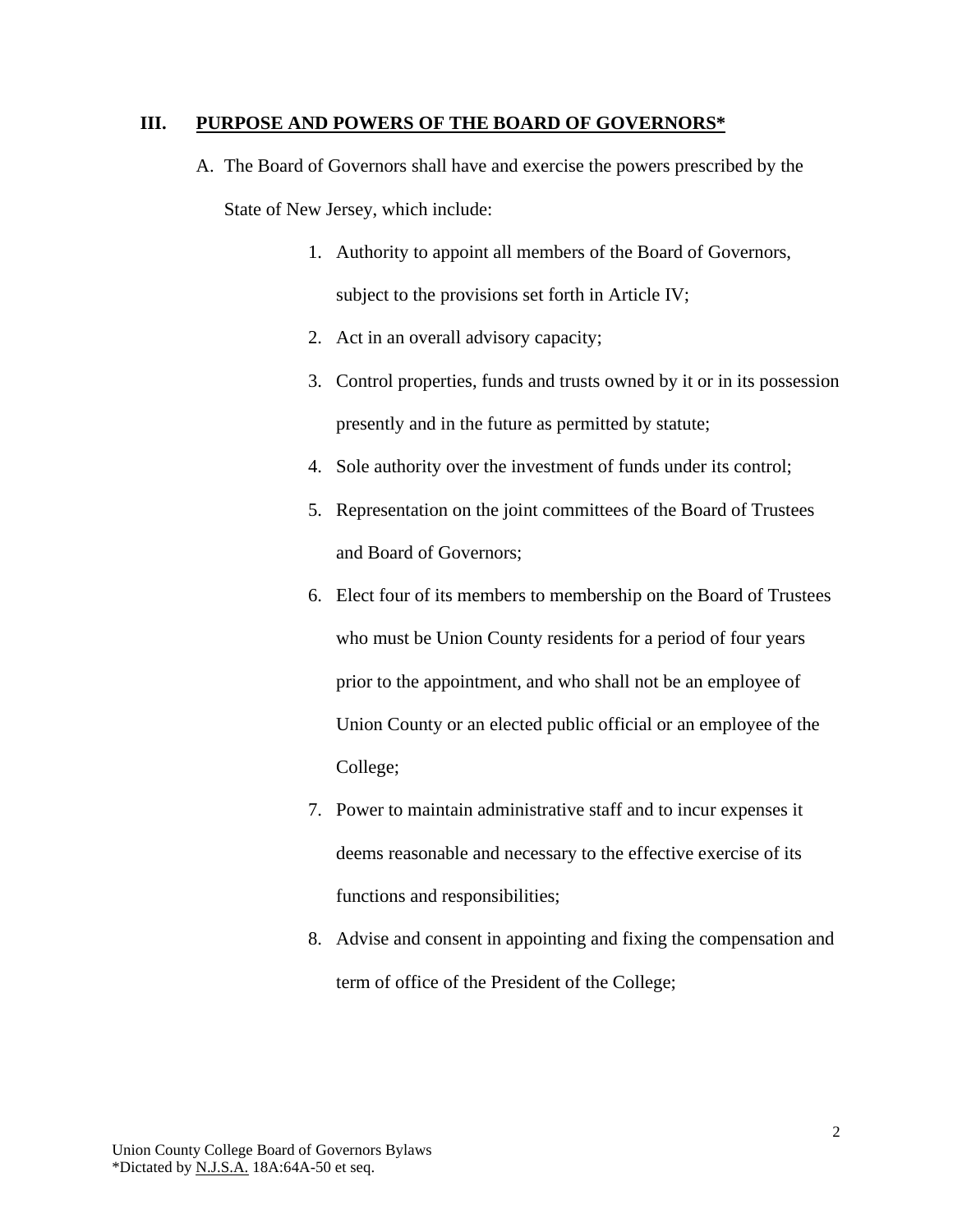- 9. Authority to withhold or withdraw the use of its properties and funds for the reasons and subject to the conditions set forth in Chapter 42, Laws of 1982, and
- 10. Authority to meet in joint session with the Board of Trustees for the purpose of consultation and discussion or to act upon any matter which requires their joint or concurrent action.

## **IV. MEMBERSHIP OF THE BOARD OF GOVERNORS**

- A. \* The membership of the Board of Governors shall consist of no less than 21 or more than 30 regular members, including the President of the College, who shall be ex officio without vote, three Alumni Governors nominated by the Alumni Association, three county residents who are not commissioners nominated by the Union County Board of County Commissioners, and, at its option, one commissioner nominated by the Union County Board of County Commissioners from among its members. The Board of Governors has the authority to appoint all other members. At all times at least two-thirds of the Governors shall be legal residents of Union County.
- B. \* Except for the President of the College who shall serve as a Governor only during his or her term as President, a Governor shall serve for a term of one, two or three years beginning on July 1 of any year, pursuant to the terms of the appointment made by the Board of Governors as referred to in Article IV.A. of the Bylaws. Terms shall be arranged as nearly as possible so that one-third of the terms expire in each calendar year. No two Alumni Governors or Commissionernominated Governors shall serve terms expiring in the same year.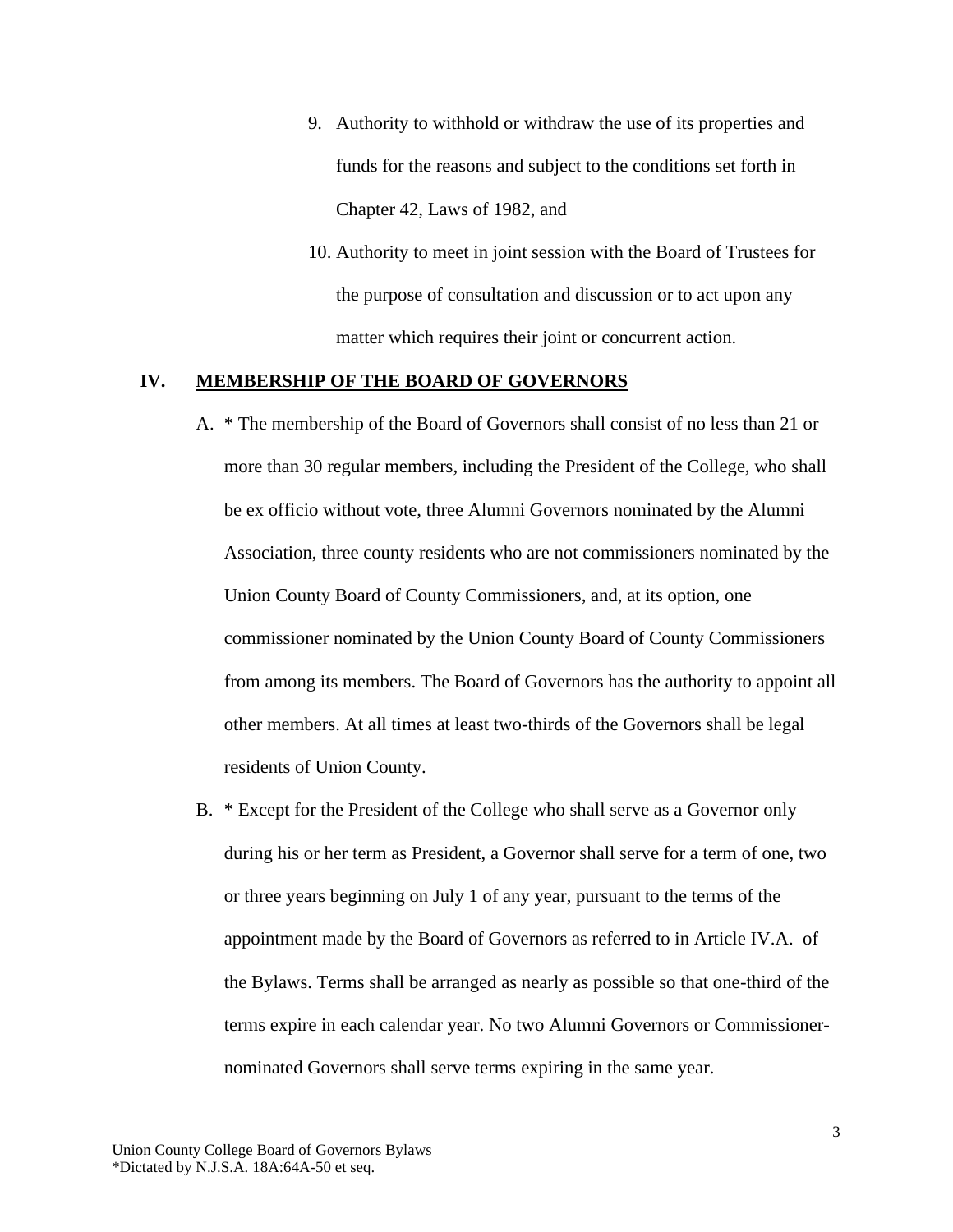- C. Governors to serve for terms beginning on July 1 of any year shall be elected by the Board at the Annual Reorganization Meeting in May of that year, or if no meeting is held in May, at the first meeting thereafter. Elections for unexpired terms or to fill vacancies may be held at any regular or special meeting of the Board.
- D. Members of the Board of Governors shall serve without compensation but shall be entitled to be reimbursed for all reasonable and necessary expenses.
- E. A Governor upon resignation or expiration of his term of service may be elected a Governor Emeritus by vote of the Board in recognition of long and conspicuous service to the College. A Governor Emeritus shall have all the rights and privileges of membership except the right to vote.

## **V. OFFICERS OF THE BOARD OF GOVERNORS**

- A. The officers of the Board shall be a Chairperson, a Vice Chairperson, a Treasurer, a Secretary, and an Assistant Secretary. The Treasurer, the Secretary and the Assistant Secretary shall not be required to be Governors. The Treasurer shall be the College's Vice President of Finance & Operations.
- B. The Chairperson shall preside over and be the chief officer of the Board; he or she shall be ex officio member of all committees. In the absence or disability of the Chairperson, the Vice Chairperson shall serve in his or her stead. In the absence of both the Chairperson and the Vice Chairperson, the President of the College shall preside at meetings of the Board.
- C. The Secretary shall attend all sessions of the Board and act as clerk thereof and record all votes and the minutes of all proceedings, maintain these records on file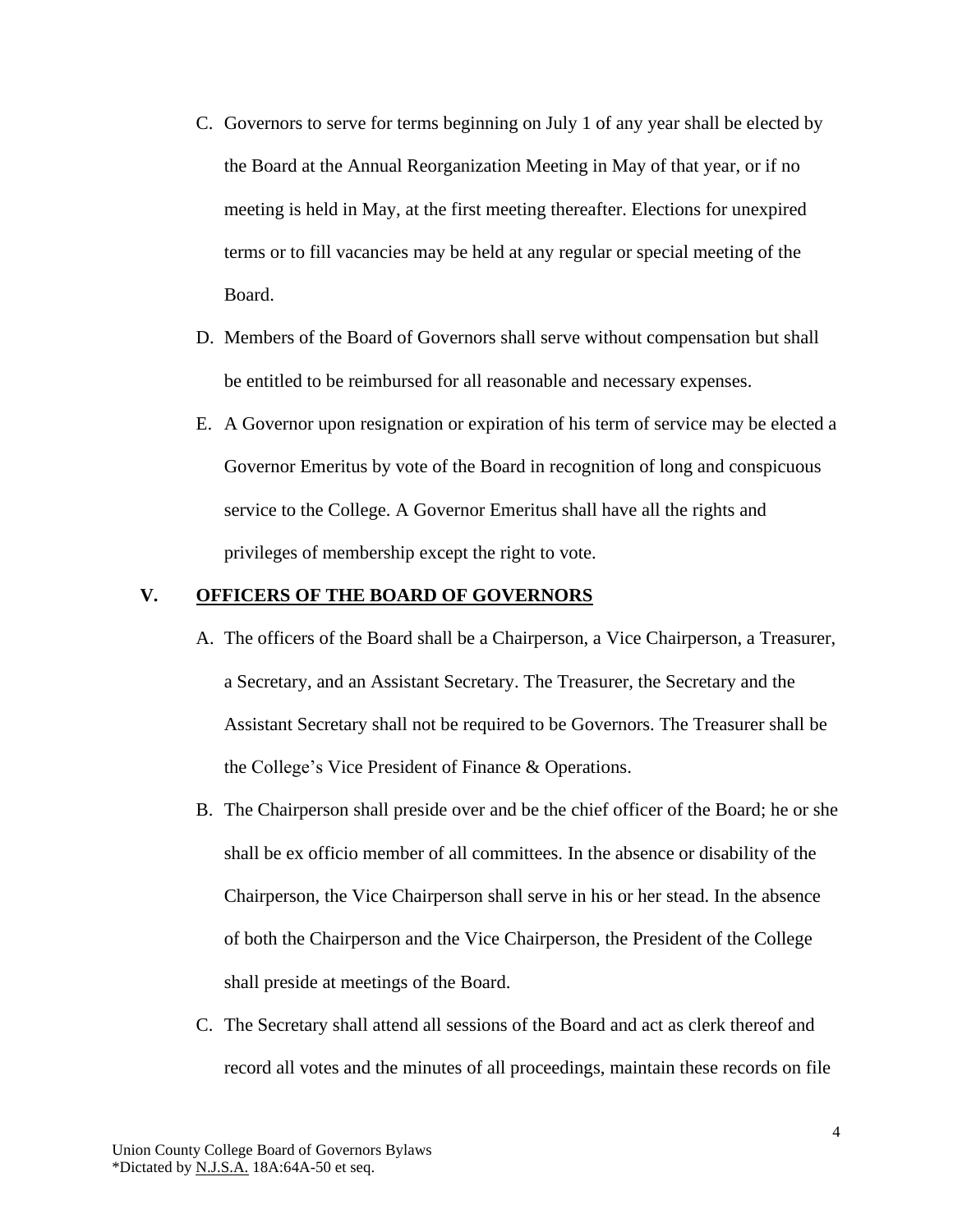in the office of the Board Secretary, and shall perform like duties for the committees of the Board when required. He or she shall give notice of all meetings of the Board and of its committees and shall perform like duties for the committees of the Board when required. He or she shall give notice of all meetings of the Board and of its committees and shall perform such other duties as may be prescribed by the Board or by the Chairperson, under whose supervision he or she shall be.

- D. The Treasurer shall act as the chief fiscal officer of the Board.
- E. In case of the absence of any officer of the Board, or for any other reason that the Board may deem sufficient, the Board may delegate the peers or duties of such officer to any other officer, or to any Governor, for the time being.
- F. Officers shall be elected by the Board of Governors at the May meeting in any year to serve for terms of one year, beginning on July 1 and continuing until June 30 thereafter but shall continue in office until their successors are elected so long as they shall continue to be Governors. Vacancies may be filled by the Board for the unexpired term at any time.

#### **VI. MEETINGS OF THE BOARD OF GOVERNORS**

- A. *REGULAR MEETINGS*: There shall be at least four meetings, which can be regular meetings of the Board of Governors or joint meetings of the Board of Governors and the Board of Trustees.
- B. *AGENDA, PREPARATION AND POSTING:* An agenda of each meeting shall be prepared by the President of the College, in consultation with the Chairperson and posted on the electronic portal for the Board members' review.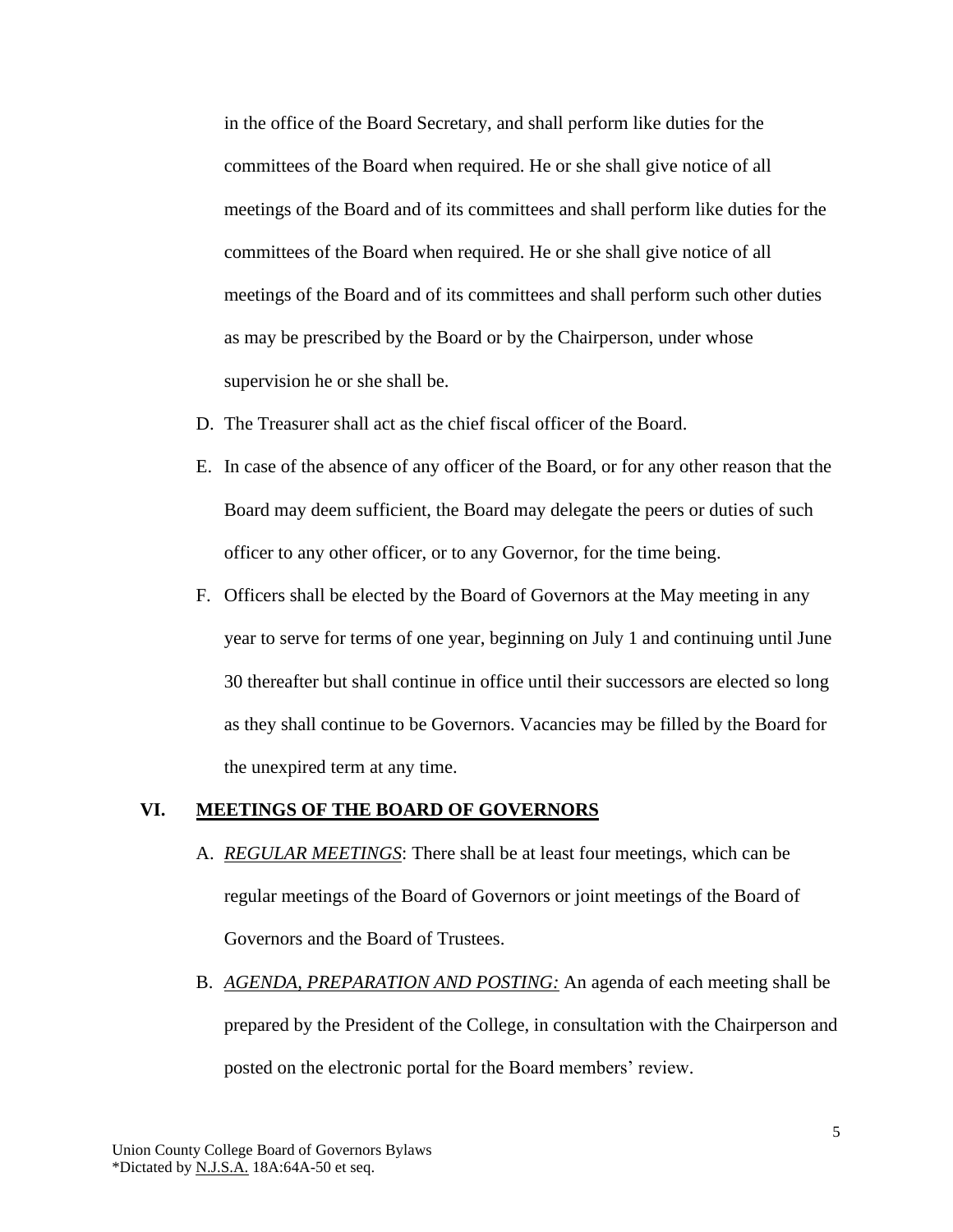- C. *ANNUAL REORGANIZATION MEETING*: There shall be one Annual Reorganization Meeting of the Board each year in May. The agenda of the Annual Reorganization Meeting shall include the election of Governors, Governors to serve on the Union County College Board of Trustees, officers of the Board of Governors, and members of the Nominating Committee, and for the consideration of such other business as may require action by the Board.
- D. *SPECIAL MEETINGS*: Special meetings of the Board may be called by the Chairperson or by the President upon the written request of eight or more Governors, upon notice to the Governors not less than forty-eight hours prior to the hour fixed for the meeting, stating the purpose of the meeting, either given personally or sent by mail, express delivery, or e-mail.
- E. *QUORUM*: Eight members of the Board of Governors shall constitute a quorum for the transaction of business. Presence of a member or members via live remote communication (e.g. telephone, videoconference) shall constitute attendance of that individual or individuals for purposes of a quorum and for the purpose of conducting the Board's business.

### **VII. COMMITTEES OF THE BOARD OF GOVERNORS**

A. *ELECTED COMMITTEES*: The Board Nominating Committee shall consist of not less than three Governors elected at the Annual Reorganization Meeting. The Chairperson of the Nominating Committee shall be appointed by the Chairperson of the Board. At each Annual Reorganization Meeting, the Committee shall nominate individuals to be considered for election as officers of the Board, members of the Board of Governors, including those recommended by the Union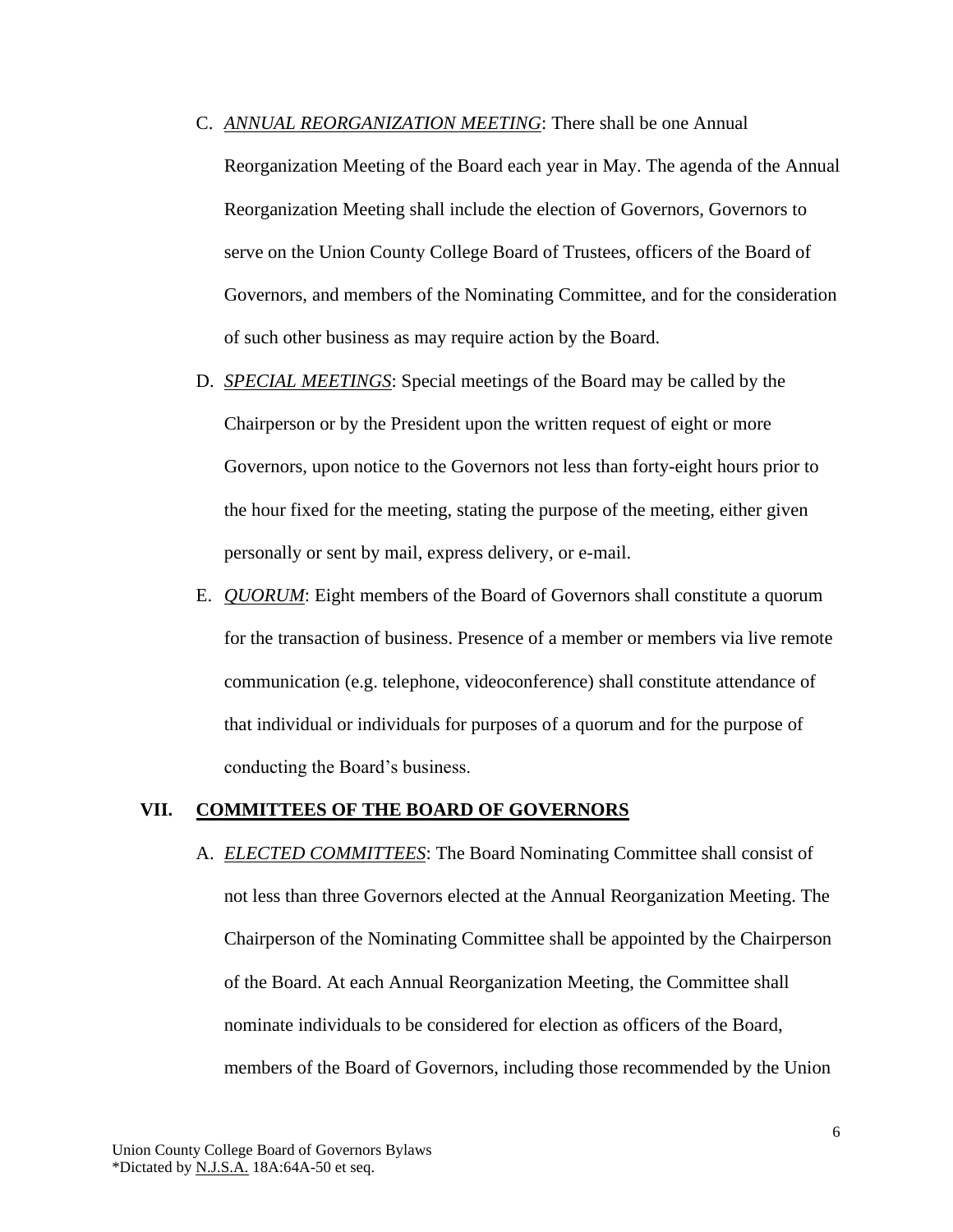County College Alumni Association and the Union County Board of County Commissioners. The Committee shall also put forth nominations for Governors to serve as members Board of Governors, including those recommended by the Union County College Alumni Association and the Union County Board of County Commissioners. The Committee shall also put forth nominations for Governors to serve as members of the Union County College Board of Trustees. At any regularly scheduled or duly called meeting, the Committee may nominate individuals to be considered to fill vacancies and nominate former Governors for election as Governors Emeriti.

- B. *APPOINTED COMMITTEES*: The Chairperson shall have the power and authority to appoint standing, special, ad hoc and other committees.
- C. *ADVISORY COMMITTEES*: Advisory committees shall be appointed by the Chairperson or otherwise by order of the Board of Governors. Advisory committee members shall serve at the pleasure of the board.

## **VIII. JOINT COMMITTEES OF THE BOARDS OF TRUSTEES & GOVERNORS**

A. *STANDING COMMITTEES:* There shall be four standing joint committees of the Board of Trustees and Board of Governors. The joint committees shall be Audit, Budget and Finance, Buildings and Grounds, and Educational Planning and Policy. Committees shall consist of three or more voting Trustees and three or more voting Governors appointed by the Chairpersons of the respective Boards. The Chairperson of the Board of Trustees shall designate each committee chairperson. The duties and responsibilities of the joint standing committees are: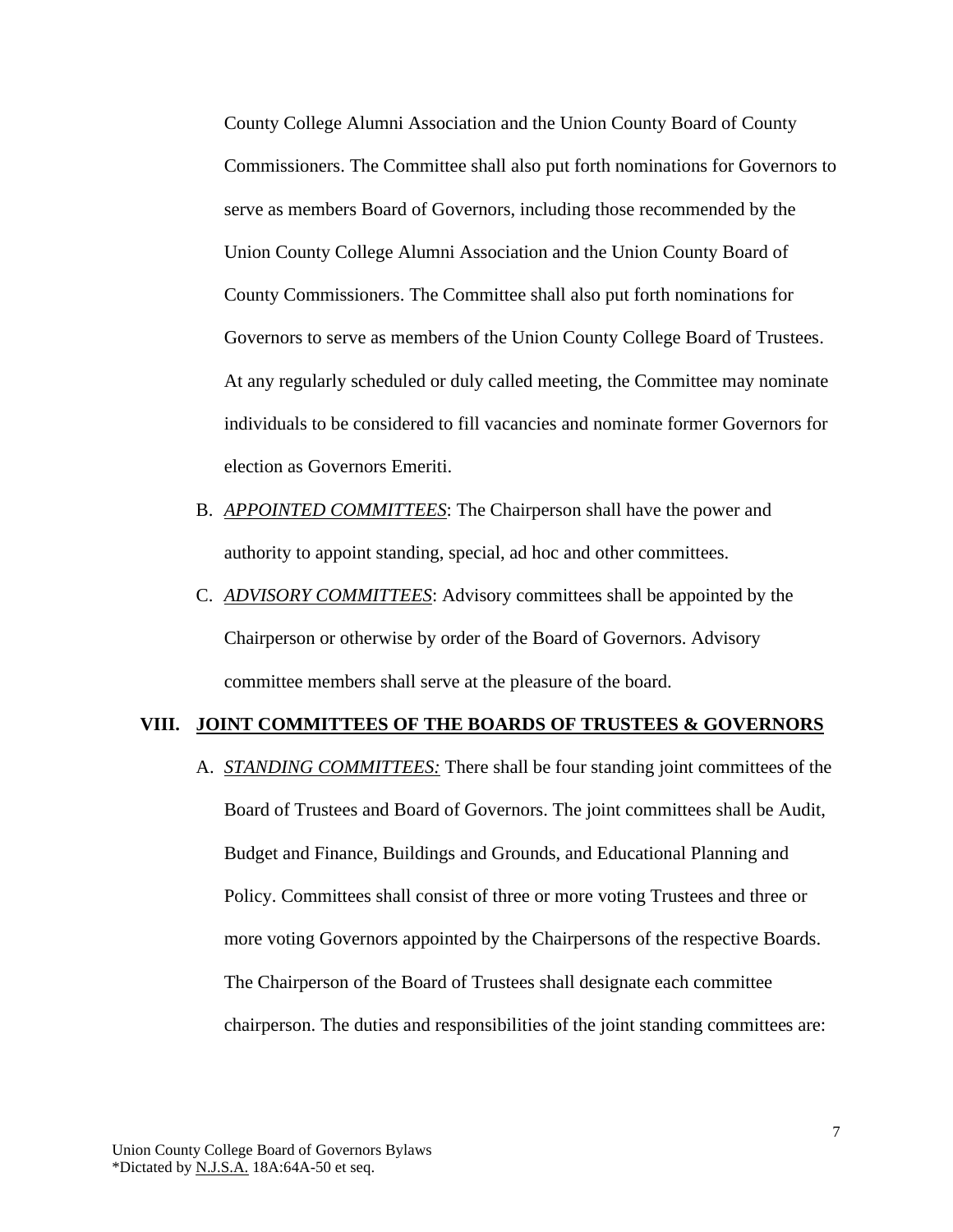- 1. AUDIT COMMITTEE: This committee shall advise the Board concerning all appropriate audit and accounting matters. Members of the committee shall meet alone at least once annually with the College's independent auditors at the conclusion of the annual audit of the college, to receive their report and findings. The committee shall be furnished by the Vice President of Finance & Operations with reports on any matters of accounting procedure or internal fiscal controls involving or requiring changes of significance. It shall be kept informed by the officers of the College of any fiscal irregularities or need for changes in fiscal control procedures which may become known to them. The Vice President of Finance & Operations shall report to the committee all recommendations of the independent auditors and shall state reasons for agreeing or disagreeing with such recommendations.
- 2. BUDGET AND FINANCE COMMITTEE: This committee shall advise the Board on the preparation of the College's annual budget and its presentation to the College community, the Board of School Estimate, and appropriate state agencies, including the Division of Budget and Accounting of the Department of the Treasury, the New Jersey Office of the Secretary of Higher Education, and the New Jersey Council of County Colleges. The Committee shall also advise the Board on the budget, and on the financial affairs of the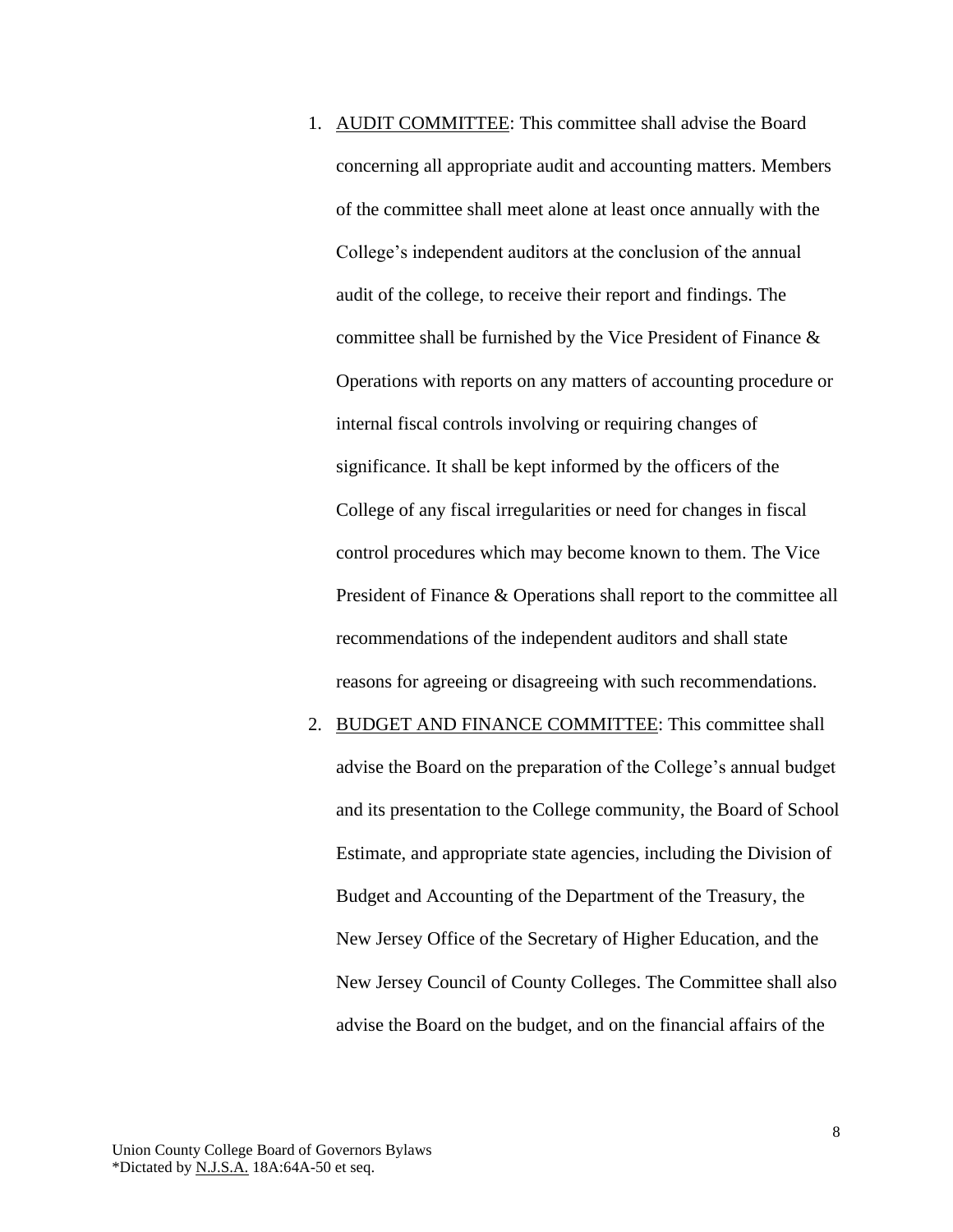College generally, including the College's need for public and private funds.

3. BUILDINGS AND GROUNDS COMMITTEE: This committee shall conduct a continuing study of the College's facilities needs and shall advise the Board with respect to the real estate, buildings, grounds and related equipment owned, possessed, occupied or utilized by the College. It may recommend to the Board the acquisition, sale or other disposition or use of real estate or buildings by purchase, exchange, sale or lease, and the alteration, improvement, erection or construction of buildings or related equipment. It may advise the Board on the College's need for public and private funds for capital expenditures.

## 4. EDUCATIONAL PLANNING AND POLICY COMMITTEE:

This committee shall conduct a continuing study of the College's organizational and educational effectiveness. It shall advise the Board on immediate action and long-term plans to determine and advance the instructional and public service missions of the College. It shall have general oversight of the educational program of the College. It shall consider tenure, appointments, reappointments, promotions and other personnel actions involving academic personnel, and make recommendations to the Board with respect thereto. It shall advise the Board on the College's need for public and private funds for instructional and public service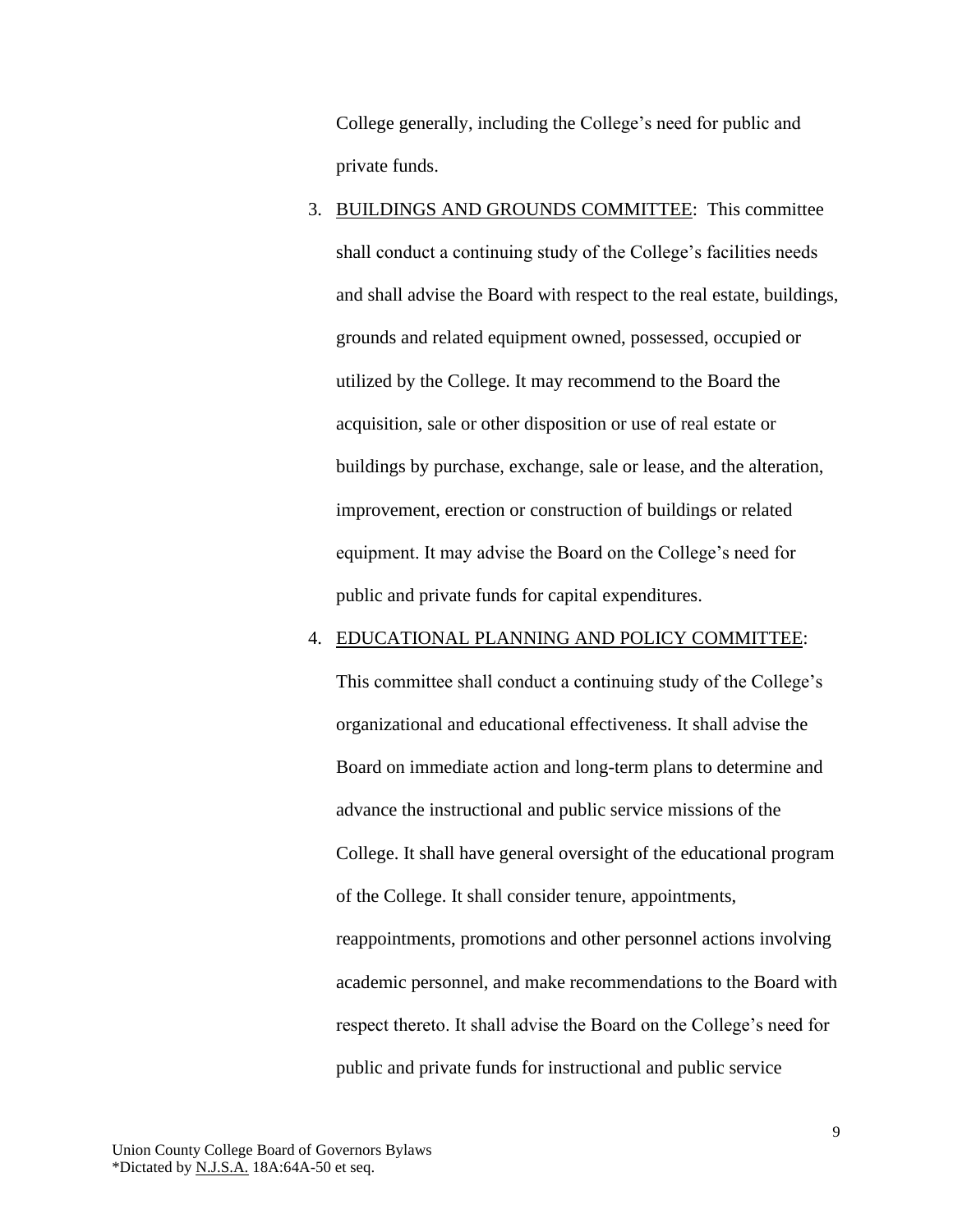expenditures. This committee shall also conduct a continuing study of the compensation of the President, officers, deans, directors and all other employees of the College, and shall advise the Board with respect thereto. It shall consider appointments, reappointments, promotions, and other personnel actions of non-academic personnel and make recommendations to the Board with respect thereto. This committee shall advise the Board and the President on the effective means and programs for relating the College to its constituencies and the public in general. It shall assure that information about the College, its goals, responsibilities, needs and services in accomplishment of its mission are made available to the College constituencies and the general public.

B. *JOINT EXECUTIVE COMMITTEE:* The Chair of the Board of Trustees in consultation with the Chair of the Board of Governors may appoint an Executive Committee comprised of representatives of the Board of Trustees and the Board of Governors (1) to advise the Chairs of the Board of Trustees and Board of Governors on all matters they deem appropriate; (2) to advise the President on any and all matters the President or the Committee may deem appropriate; (3) to consider matters or issues that in the judgment of the chair of the Board of Trustees overlap the duties and responsibilities of two or more Joint Standing Committees, and (4) or any other matters the chair of the Board of Trustees, the Chair of the Board of Governors, or the President may request the Committee to consider. The Executive Committee under no circumstances may act on behalf of